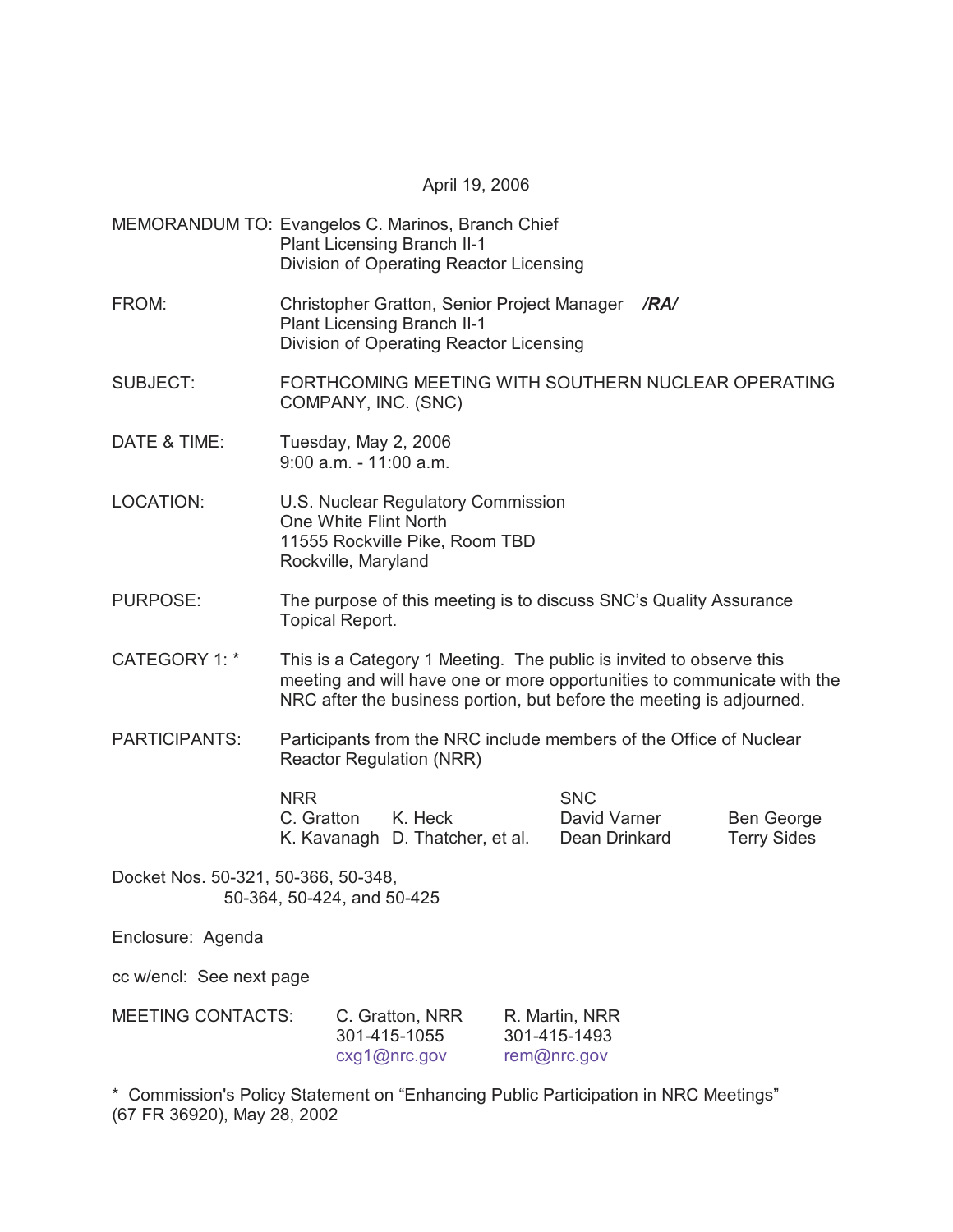| MEMORANDUM TO: Evangelos C. Marinos, Branch Chief |
|---------------------------------------------------|
| <b>Plant Licensing Branch II-1</b>                |
| Division of Operating Reactor Licensing           |

- FROM: Christopher Gratton, Senior Project Manager */RA/* Plant Licensing Branch II-1 Division of Operating Reactor Licensing
- SUBJECT: FORTHCOMING MEETING WITH SOUTHERN NUCLEAR OPERATING COMPANY, INC. (SNC)
- DATE & TIME: Tuesday, May 2, 2006 9:00 a.m. - 11:00 a.m.
- LOCATION: U.S. Nuclear Regulatory Commission One White Flint North 11555 Rockville Pike, Room TBD Rockville, Maryland
- PURPOSE: The purpose of this meeting is to discuss SNC's Quality Assurance Topical Report.
- CATEGORY 1: \* This is a Category 1 Meeting. The public is invited to observe this meeting and will have one or more opportunities to communicate with the NRC after the business portion, but before the meeting is adjourned.
- PARTICIPANTS: Participants from the NRC include members of the Office of Nuclear Reactor Regulation (NRR)

NRR SNC C. Gratton K. Heck David Varner Ben George K. Kavanagh D. Thatcher, et al. Dean Drinkard Terry Sides

Docket Nos. 50-321, 50-366, 50-348, 50-364, 50-424, and 50-425

Enclosure: Agenda DISTRIBUTION:

see next page

cc w/encl: See next page

| <b>MEETING CONTACTS:</b> | C. Gratton, NRR | R. Martin, NRR |
|--------------------------|-----------------|----------------|
|                          | 301-415-1055    | 301-415-1493   |
|                          | cxq1@nrc.gov    | rem@nrc.gov    |

\* Commission's Policy Statement on "Enhancing Public Participation in NRC Meetings" (67 FR 36920), May 28, 2002

ADAMS Accession No. ML061010388 NRC-001

OFFICE LPL2-1/PM LPL2-1/LA LPL2-1/BC NAME | CGratton | MO'Brien | EMarinos DATE 4 /19/06 4/19/06 4/19/06

## **OFFICIAL RECORD COPY**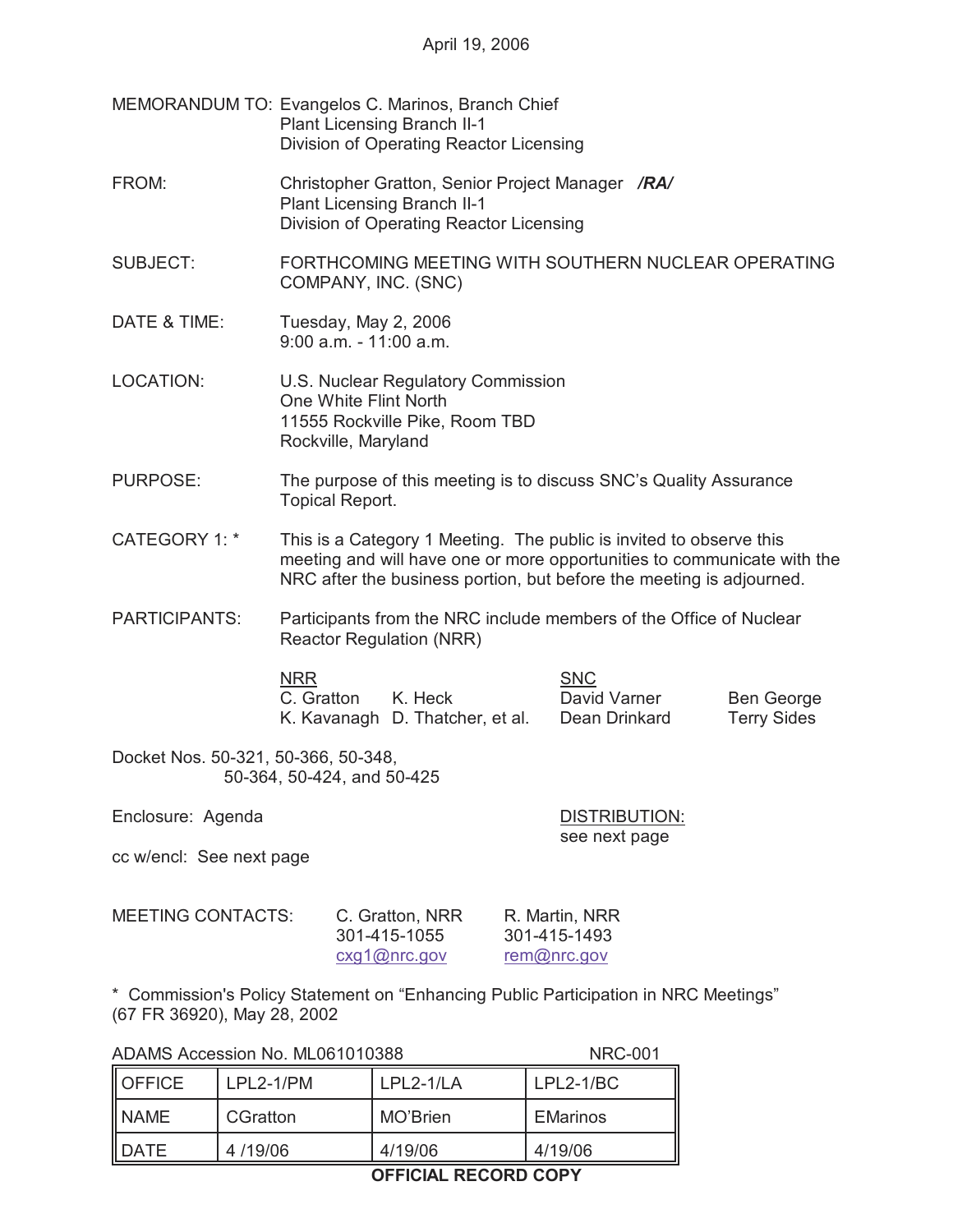## PUBLIC MEETING WITH SOUTHERN NUCLEAR OPERATING COMPANY, INC. QUALITY ASSURANCE TOPICAL REPORT SUBMITTAL May 2, 2006

## AGENDA

The licensee is considering the conversion of the individual quality assurance programs at each of the Southern Nuclear Operating Company sites to a common program with NQA-1 as the basis for the revised program. The purpose of this meeting is to discuss the licensee's plans for this change.

- 1. Background
- 2. Description of Proposed Change
- 3. Regulatory Basis
- 4. Submittal Overview
- 5. Schedule
- 6. Discussion

**Enclosure**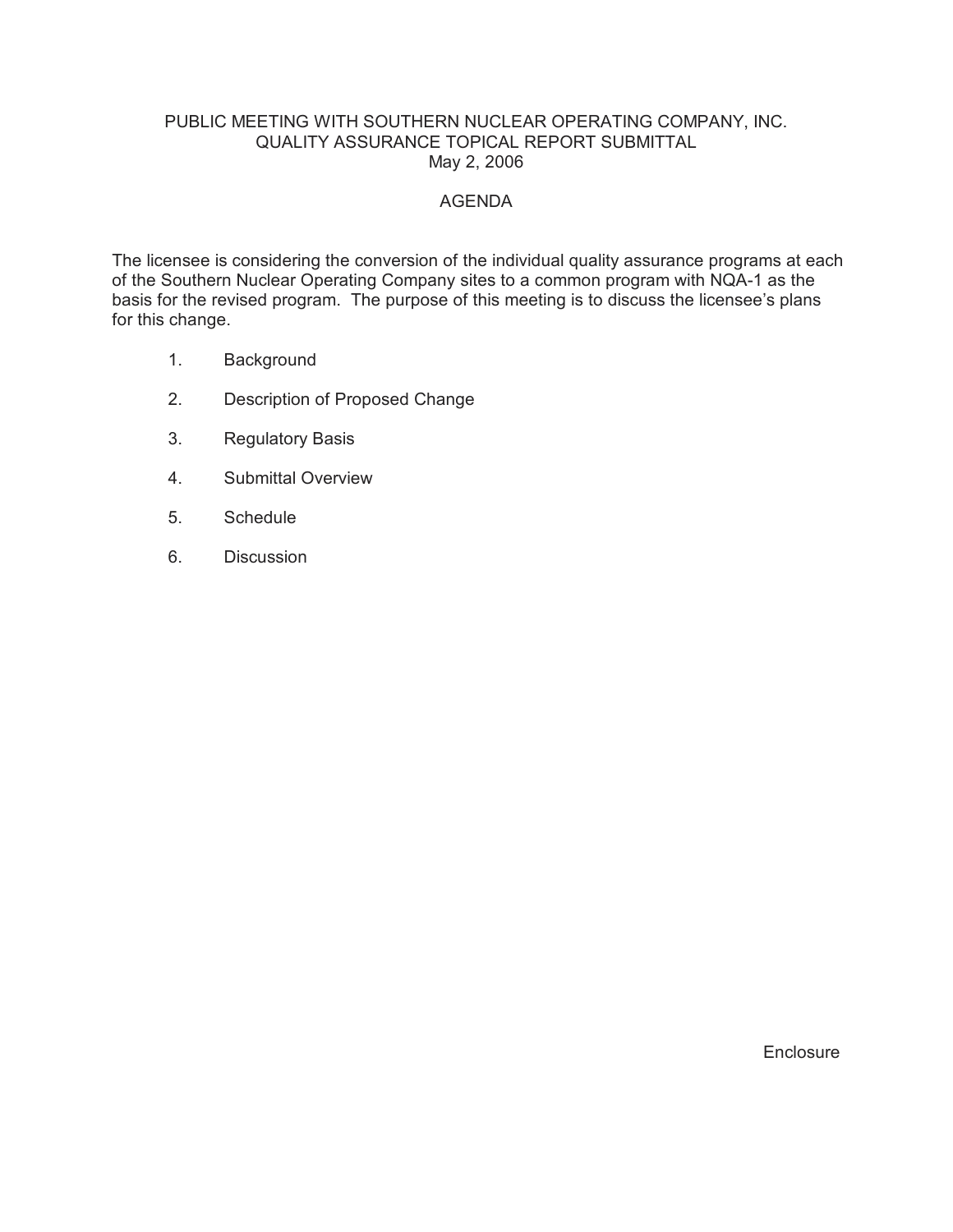FORTHCOMING MEETING WITH SOUTHERN NUCLEAR OPERATING COMPANY, INC., TO DISCUSS CONVERSION OF REVISION OF QUALITY ASSURANCE REQUIREMENTS May 2, 2006

| <b>Distribution</b>           |                              |
|-------------------------------|------------------------------|
| <b>PUBLIC</b>                 |                              |
| LPL2-1 Reading                |                              |
| RidsNrrAdro                   | (BBoger/CDorsey)             |
| RidsNrrDorl                   |                              |
| RidsNrrDorlLpl2-1             |                              |
| <b>RidsNrrPMCGratton</b>      |                              |
| RidsNrrPMRMartin              |                              |
| RidsNrrLAMO'Brien             | (paper copy)                 |
| <b>RidsOpaMail</b>            |                              |
| RidsRgn2MailCenter            | (JBrady, CRapp)              |
| S.Lee, EDO                    |                              |
| <b>PMNS</b>                   |                              |
| R. Jasinski, NRR              |                              |
| <b>RidsOgcMailCenter</b>      |                              |
| <b>RidsAcrsAcnwMailCenter</b> |                              |
| D. Thatcher, NRR              |                              |
| K. Heck, NRR                  |                              |
| K. Chang, NMSS                |                              |
| K. Kavanagh, NRR              |                              |
| Receptionist                  | (OWFN and TWFN) [paper copy] |
|                               |                              |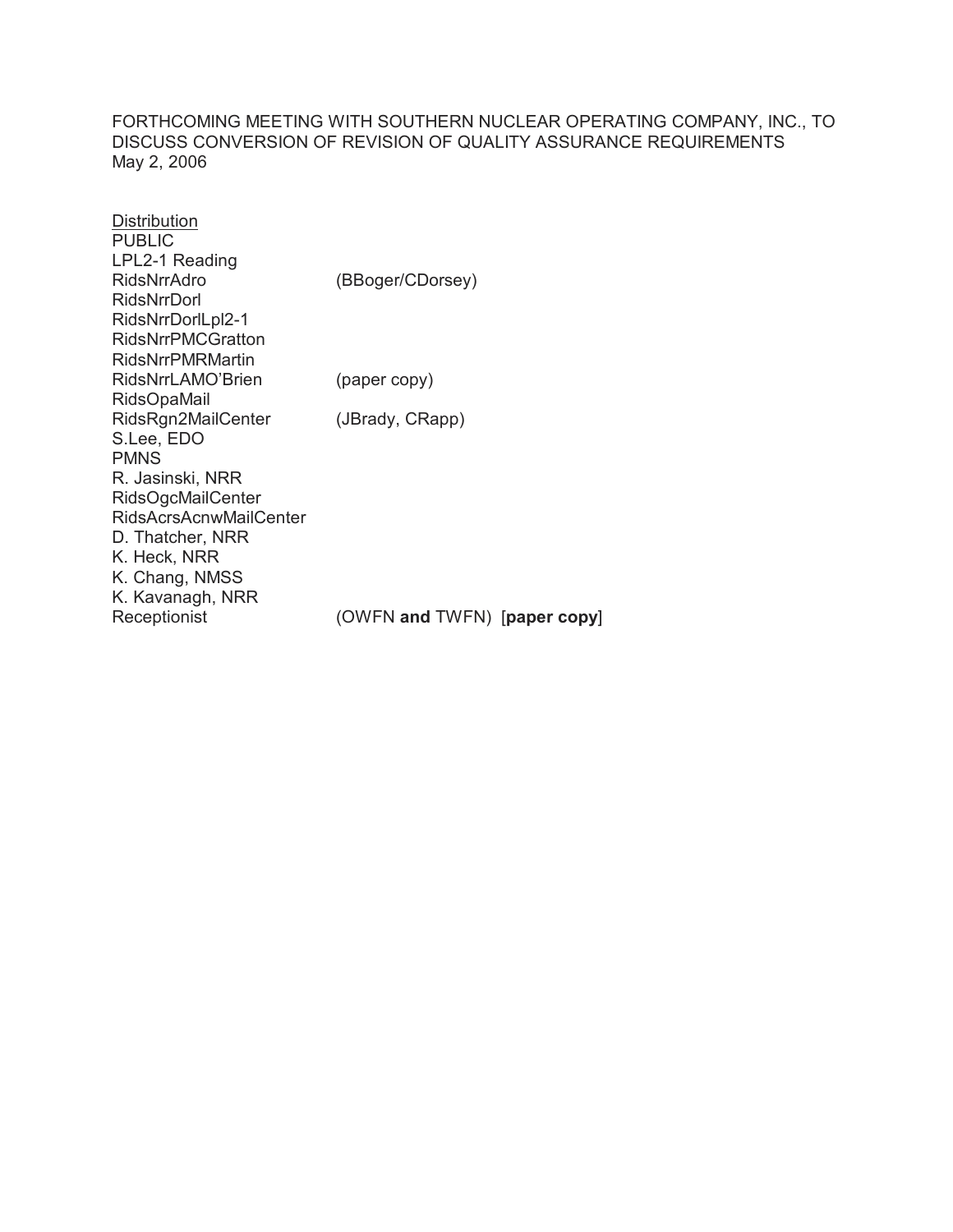Edwin I. Hatch Nuclear Plant Vogtle Electric Generating Plant

cc:

Laurence Bergen Oglethorpe Power Corporation 2100 E. Exchange Place P.O. Box 1349 Tucker, GA 30085-1349

Mr. Jeffrey T. Gasser Executive Vice President Southern Nuclear Operating Company, Inc. P.O. Box 1295 Birmingham, AL 35201

Mr. Raymond D. Baker Manager - Licensing Southern Nuclear Operating Company, Inc. P.O. Box 1295 Birmingham, AL 35201

Mr. H. L. Summer, Jr. Vice President - Nuclear Hatch Project Southern Nuclear Operating Company, Inc. P.O. Box 1295 Birmingham, AL 35201-1295

Resident Inspector Hatch Project 11030 Hatch Parkway North Baxley, GA 31513

Mr. Harold Reheis, Director Department of Natural Resources 205 Butler St, SE, Suite 1252 Atlanta, GA 30334

Chairman Appling County Commissioners County Commissioners Baxley, GA 31513

Office of the County Commissioners Burke County Commission Waynesboro, GA 30830

Mr. Arthur H. Dombay, Esq. Troutman Sanders Nations Bank Plaza 600 Peachtree St, NE Suite 5200 Atlanta, GA 30308

Resident Inspector Vogtle Plant 8805 River Road Waynesboro, GA 30830

Mr. Steven M. Jackson Senior Engineer -Power Supply Municipal Electric Authority of Georgia 1470 Riveredge Parkway, NW Atlanta, GA 30303-4684

Mr. G. R. Frederick, General Manager Edwin I. Hatch Nuclear Plant Southern Nuclear Operating Company, Inc. U.S. Highway 1 North P.O. Box 2010 Baxley, GA 31515

Mr. Reece McAllister Executive Secretary Georgia Public Service Commission 244 Washington St., SW Atlanta, GA 30334

Mr. D. E. Grissette, Vice President Southern Nuclear Operating Company, Inc. P.O. Box 1295 Birmingham, AL 35201

Mr. K. Rosanski, Resident Manager Oglethorpe Power Corporation Edwin I. Hatch Nuclear Plant P.O. Box 2010 Baxley, GA 31515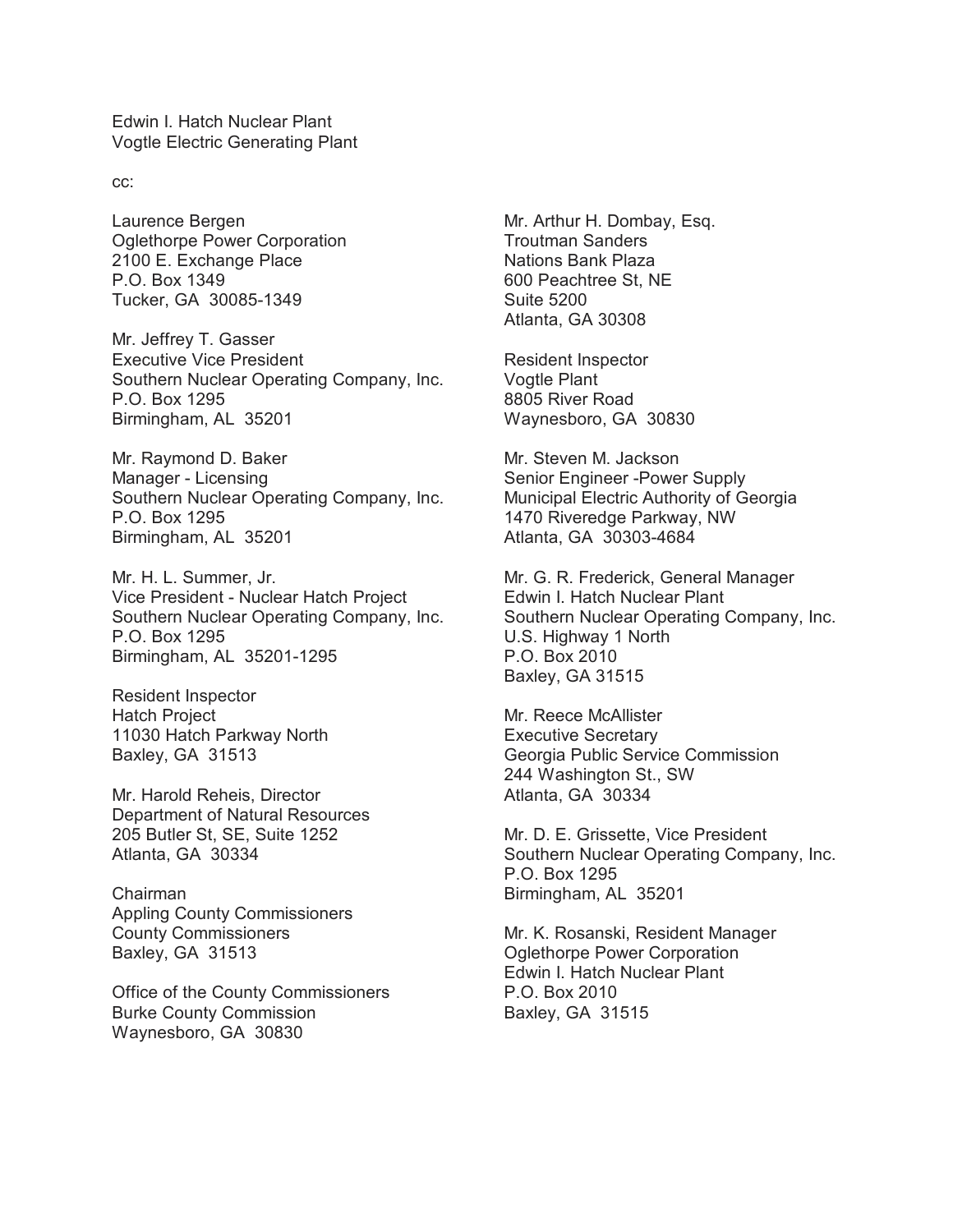Edwin I. Hatch Nuclear Plant Vogtle Electric Generating Plant

cc:

Mr. N.J. Stringfellow, Manager-Licensing Southern Nuclear Operating Company, Inc. P.O. Box 1295 Birmingham, AL 35201-1295

Mr. T.E. Tynan, General Manager Vogtle Electric General Plant Southern Nuclear Operating Company, Inc. P.O. Box 1600 Waynesboro, GA 30830

Attorney General Law Department 132 Judicial Building Atlanta, GA 30334